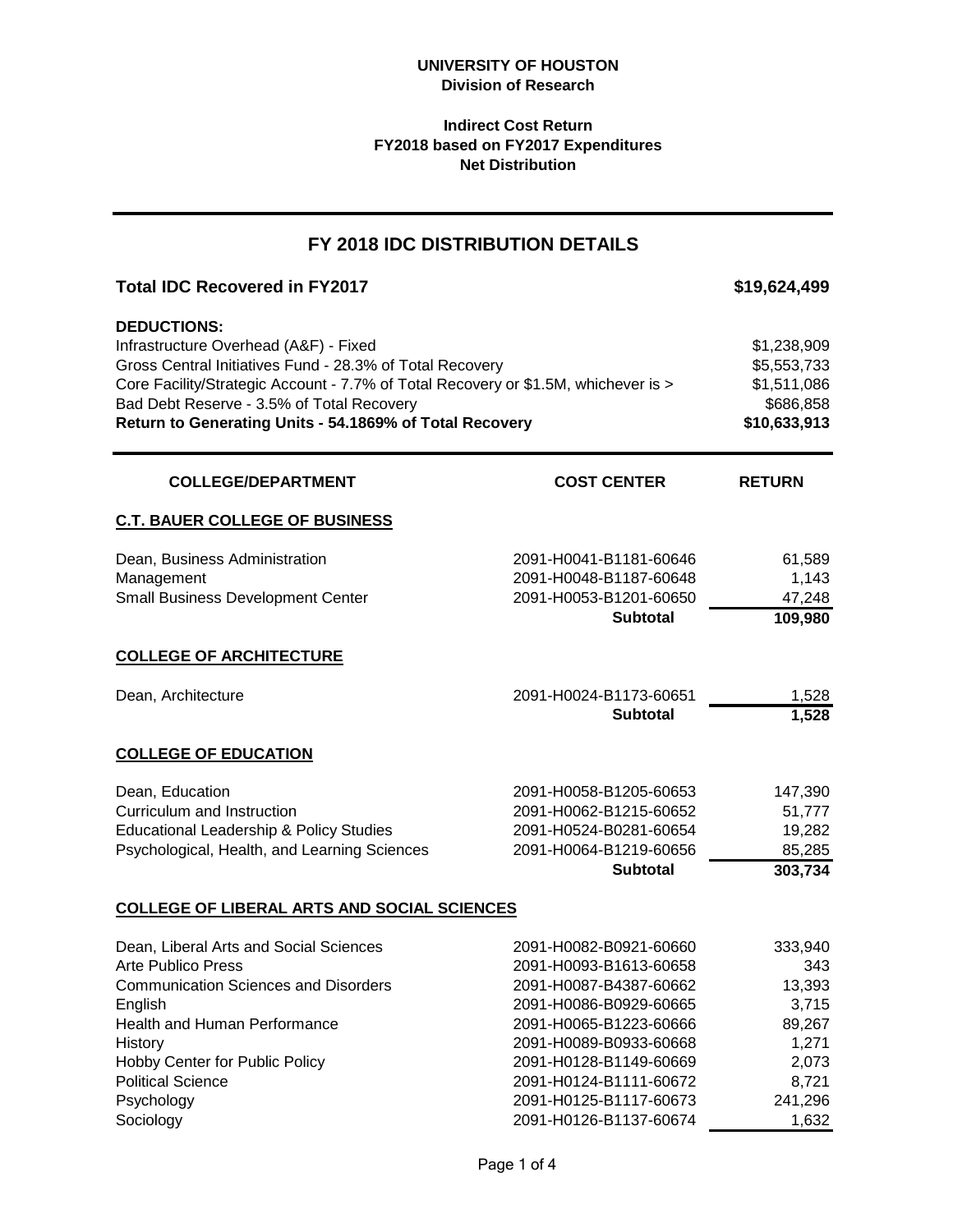### **UNIVERSITY OF HOUSTON Division of Research**

# **Indirect Cost Return FY2018 based on FY2017 Expenditures Net Distribution**

#### **COLLEGE/DEPARTMENT COST CENTER**

**Subtotal 695,651**

### **COLLEGE OF NATURAL SCIENCES AND MATHEMATICS**

| Dean, Natural Sciences and Mathematics          | 2091-H0102-B0945-60681 | 1,446,340 |
|-------------------------------------------------|------------------------|-----------|
| <b>Biology of Behavior Institute</b>            | 2091-H0552-B2720-60675 | 1.945     |
| Biology/Biochemistry                            | 2091-H0104-B0951-60676 | 285,767   |
| Center for Nuclear Receptors and Cell Signaling | 2091-H0515-B3766-60678 | 58,190    |
| Chemistry                                       | 2091-H0107-B0991-60679 | 196,253   |
| <b>Computer Science</b>                         | 2091-H0108-B1011-60680 | 195,416   |
| Earth & Atmospheric Sciences                    | 2091-H0109-B1023-60682 | 124,990   |
| <b>Houston Coastal Center</b>                   | 2091-H0271-B4473-60683 | 5,257     |
| Institute for Climate and Atmospheric Science   | 2091-H0429-B1667-60684 | 18,375    |
| <b>Mathematics</b>                              | 2091-H0110-B1031-60686 | 148,397   |
| Physics                                         | 2091-H0112-B1041-60687 | 332,520   |
|                                                 | <b>Subtotal</b>        | 2,813,450 |

#### **COLLEGE OF OPTOMETRY**

| <b>Optometry Vision Sciences</b>                   | 2091-H0113-B1161-60688 | 891,272 |
|----------------------------------------------------|------------------------|---------|
|                                                    | <b>Subtotal</b>        | 891,272 |
| <b>COLLEGE OF PHARMACY</b>                         |                        |         |
| Dean, Pharmacy                                     | 2091-H0116-B1067-60691 | 548,726 |
| Pharm Prac & Trans Research                        | 2091-H0118-B1097-60690 | 93,226  |
| Institute for Community Health                     | 2091-H0501-B1844-60693 | 1,322   |
| Institute for Drug Education and Research          | 2091-H0422-B1621-60694 | 6,996   |
| Pharm Health Outcomes & Policy                     | 2091-H0571-B0283-60695 | 12,777  |
| <b>Pharmacological and Pharmaceutical Sciences</b> | 2091-H0117-B1069-60696 | 315,327 |
|                                                    | <b>Subtotal</b>        | 978,374 |
| <b>COLLEGE OF TECHNOLOGY</b>                       |                        |         |
| Dean, Technology                                   | 2091-H0136-B1151-60698 | 130,728 |
| Center for Information Security, Research and Edu  | 2091-H0554-B4472-60699 | 20,066  |
| Center for Life Sciences Technology                | 2091-H0468-B4430-60700 | 2,549   |
| Engineering Technology                             | 2091-H0139-B1674-60703 | 36 379. |

Engineering Technology 2091-H0139-B1674-60703 36,379 Human Development and Consumer Science 2091-H0140-B1675-60704 13,134<br>Information & Logistics Technology 2091-H0137-B1673-60705 20,587 Information & Logistics Technology 2091-H0137-B1673-60705 20587<br>**223,443<br>Subtotal 223,443 Subtotal 223,443**

# **COLLEGE OF THE ARTS**

| Dean, The College of the Arts              | 2091-H0594-B0126-60709 | 2.319 |
|--------------------------------------------|------------------------|-------|
| Cynthia Woods Mitchell Center for the Arts | 2091-H0473-B0584-60708 | 1.699 |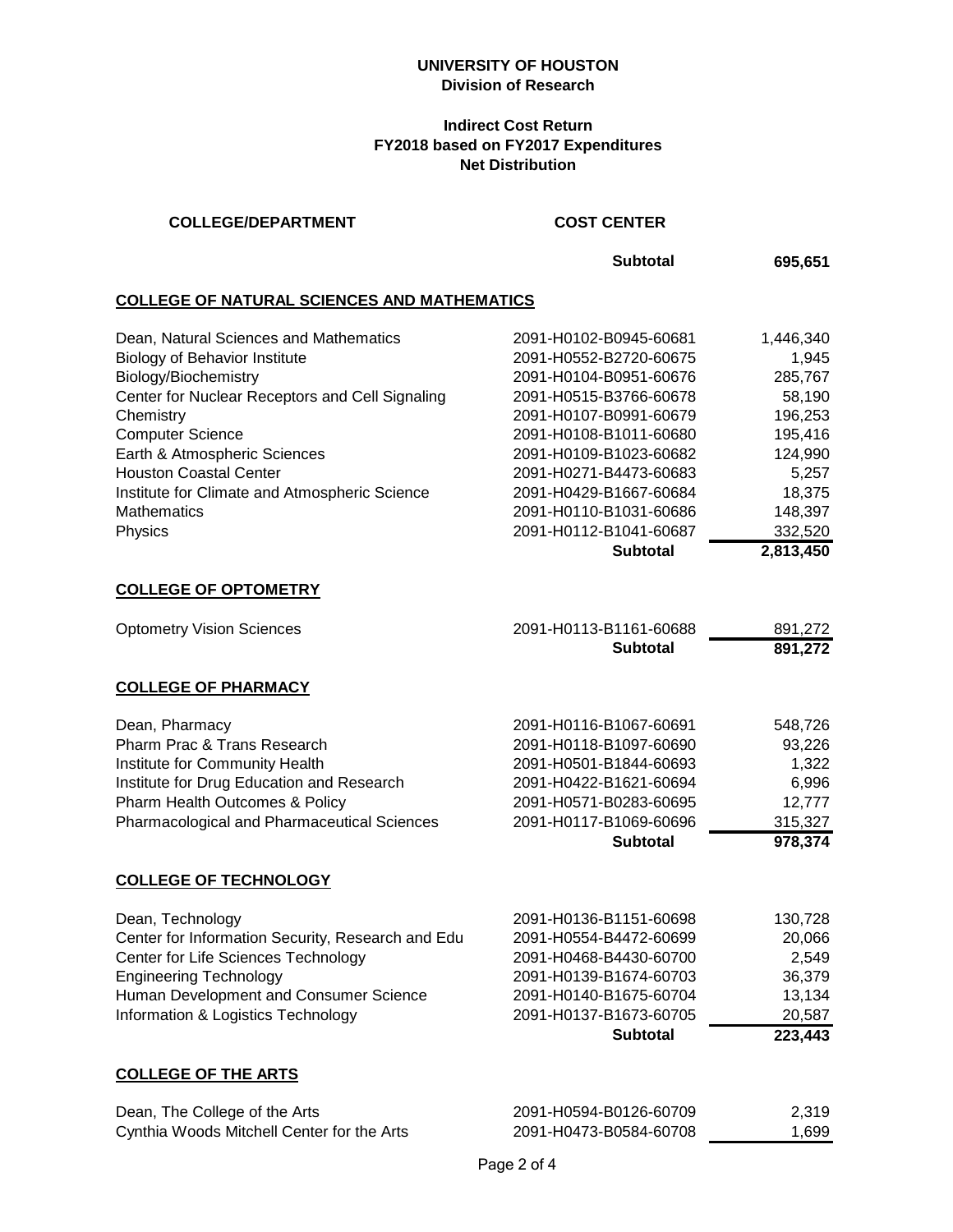# **UNIVERSITY OF HOUSTON Division of Research**

# **Indirect Cost Return FY2018 based on FY2017 Expenditures Net Distribution**

| <b>COLLEGE/DEPARTMENT</b>                         | <b>COST CENTER</b>     |           |
|---------------------------------------------------|------------------------|-----------|
|                                                   | <b>Subtotal</b>        | 4,018     |
| <b>CULLEN COLLEGE OF ENGINEERING</b>              |                        |           |
| Dean, Engineering                                 | 2091-H0066-B0862-60719 | 1,717,367 |
| <b>Biomedical Engineering</b>                     | 2091-H0071-B3793-60712 | 262,387   |
| Center for Innovative Grouting Materials and Tech | 2091-H0069-B0919-60713 | 3,495     |
| <b>Chemical Engineering</b>                       | 2091-H0067-B0864-60716 | 348,469   |
| <b>Civil Engineering</b>                          | 2091-H0068-B0882-60717 | 228,633   |
| <b>Electrical &amp; Computer Engineering</b>      | 2091-H0070-B0886-60714 | 288,708   |
| <b>Industrial Engineering</b>                     | 2091-H0072-B0892-60720 | 8,630     |
| <b>Mechanical Engineering</b>                     | 2091-H0073-B0896-60721 | 196,684   |
| National Center for Airborne Laser Mapping        | 2091-H0541-B2218-60722 | 70,421    |
| Petroleum Engineering                             | 2091-H0591-B0686-60723 | 8,146     |
| Severe Storm Pred, Edu, Evac, Dis                 | 2091-H0520-B3784-60724 | 2,246     |
| Texas Hurricane Center for Innovative Technology  | 2091-H0512-B4450-61391 | 654       |
|                                                   | <b>Subtotal</b>        | 3,135,840 |
| <b>DIVISION OF RESEARCH</b>                       |                        |           |
| VP-Research                                       | 2091-H0233-B0818-60506 | 181,144   |
| Advanced Manufacturing Institute                  | 2091-H0579-B0397-60728 | 28,318    |
| Center for Advanced Computing and Data Systems    | 2091-H0246-B0822-60730 | 19,795    |
| <b>Center for Advanced Materials</b>              | 2091-H0453-B1730-60731 | 15,929    |
| <b>Center for Industrial Partnerships</b>         | 2091-H0589-B0531-60732 | 504       |
| <b>HEALTH Research Institute</b>                  | 2091-H0010-B0667-60733 | 5,798     |
| <b>TcSUH</b>                                      | 2091-H0452-B0848-60736 | 174,462   |
| <b>Texas Obesity Research Center</b>              | 2091-H0500-B4422-60737 | 16,892    |
| <b>TIMES</b>                                      | 2091-H0288-B1691-60738 | 417,254   |
|                                                   | <b>Subtotal</b>        | 860,096   |
| <b>GRADUATE COLLEGE OF SOCIAL WORK</b>            |                        |           |
| Dean, Social Work                                 | 2091-H0129-B1169-60741 | 142,460   |
| Center for Drug and Social Policy Research        | 2091-H0508-B1171-60739 | 1,977     |
| Center for Health Equities & Evaluation Research  | 2091-H0662-B1171-60740 | 424       |
| Child & Family for Innovative Research            | 2091-H0509-B1171-60742 | 103,572   |
|                                                   | <b>Subtotal</b>        | 248,433   |
|                                                   |                        |           |
| HILTON COLLEGE OF HOTEL AND RESTAURANT MANAGEMENT |                        |           |
| <b>Hotel and Restaurant Management</b>            | 2091-H0081-B1165-60744 | 16,596    |
|                                                   | <b>Subtotal</b>        | 16,596    |
| <b>HONORS COLLEGE</b>                             |                        |           |

Dean, Honors College 2091-H0078-B2877-60745 2091-H0078-B2877-60745